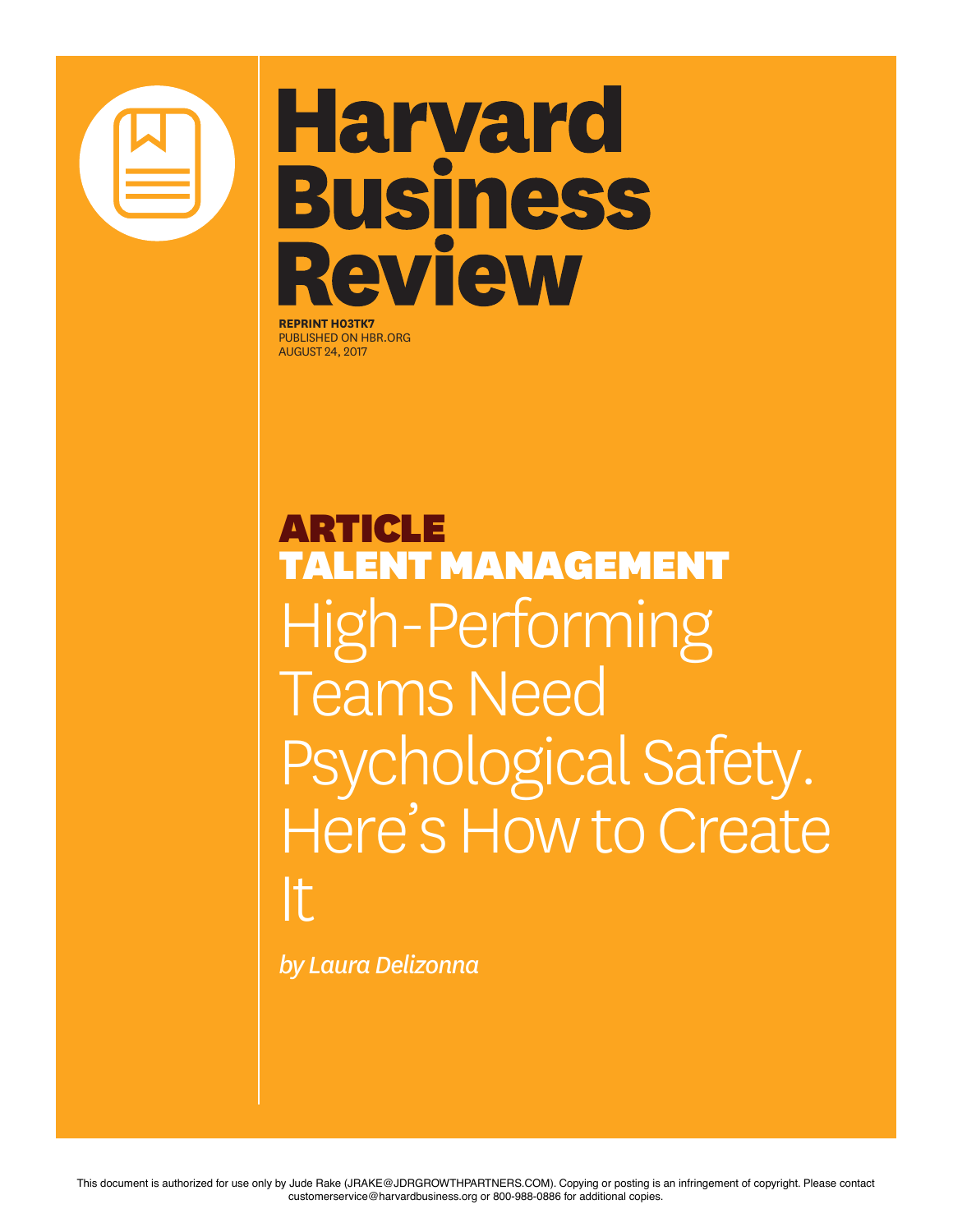

## TALENT MANAGEMENT

## **High-Performing Teams Need Psychological Safety. Here's How to Create It**

by Laura Delizonna **AUGUST 24, 2017**

"There's no team without trust," says Paul Santagata, Head of Industry at Google. He knows the results of the tech giant's massive two-year study on team performance, which revealed that the highest-performing teams have one thing in common: psychological safety, the belief that you won't be punished when you make a mistake. Studies show that psychological safety allows for moderate risk-taking, speaking your mind, creativity, and sticking your neck out without fear of having it cut  $off$  – just the types of behavior that lead to market breakthroughs.

Ancient evolutionary adaptations explain why psychological safety is both fragile and vital to success in uncertain, interdependent environments. The brain processes a provocation by a boss, competitive coworker, or dismissive subordinate as a life-or-death threat. The amygdala, the alarm bell in the brain, ignites the fght-or-fight response, hijacking higher brain centers. This "act frst, think later" brain structure shuts down perspective and analytical reasoning. Quite literally, just when we need it most, we lose our minds. While that fght-or-fight reaction may save us in life-ordeath situations, it handicaps the strategic thinking needed in today's workplace.

Twenty-frst-century success depends on another system — the broaden-and-build mode of positive emotion, which allows us to solve complex problems and foster cooperative relationships. Barbara Fredrickson at the University of North Carolina has found that positive emotions like trust, curiosity, confdence, and inspiration broaden the mind and help us build psychological, social, and physical resources. We become more open-minded, resilient, motivated, and persistent when we feel safe.

COPYRIGHT © 2017 HARVARD BUSINESS SCHOOL PUBLISHING CORPORATION. ALL RIGHTS RESERVED. 2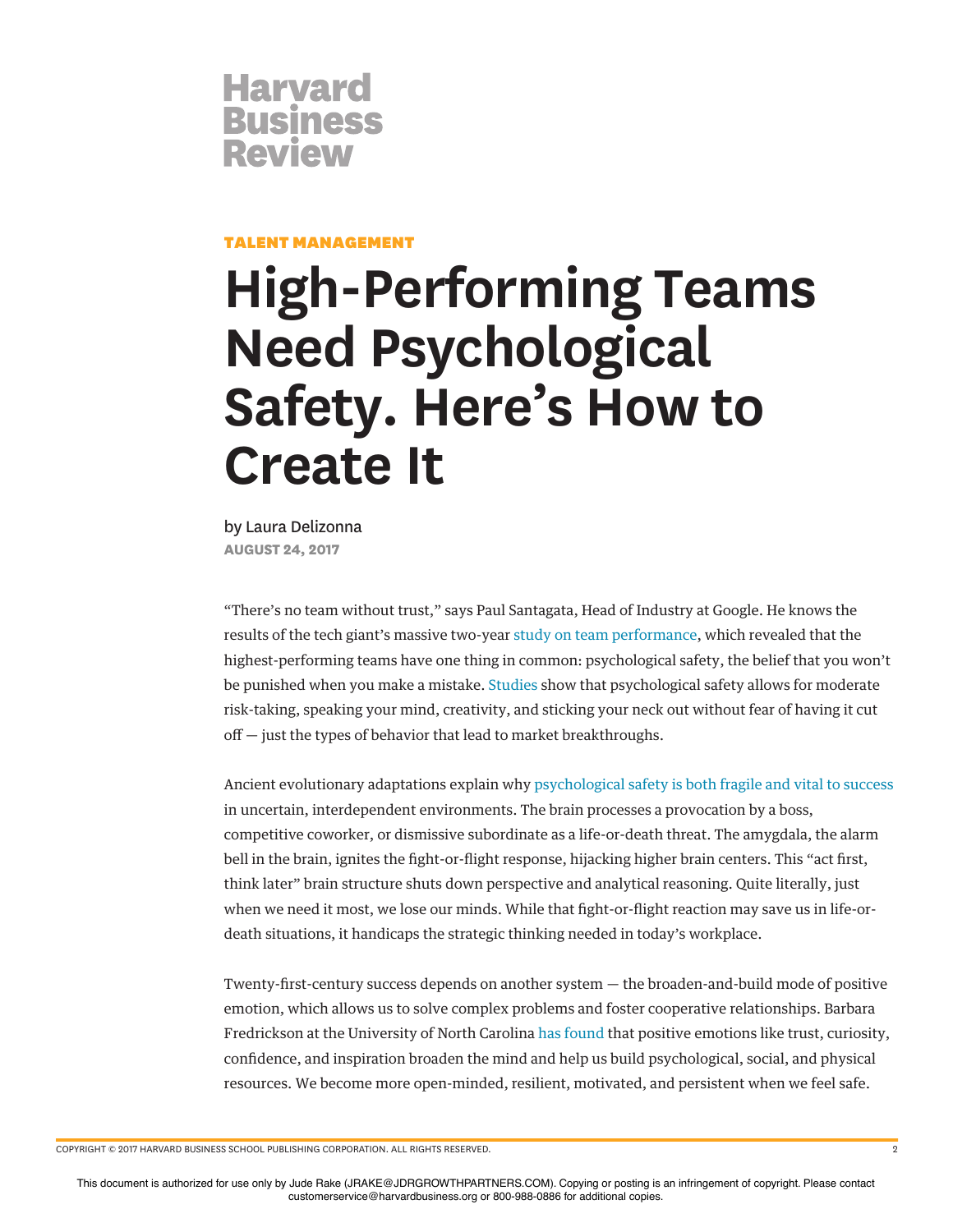

Humor increases, as does solution-fnding and divergent thinking — the cognitive process underlying creativity.

When the workplace feels challenging but not threatening, teams can sustain the broaden-and-build mode. Oxytocin levels in our brains rise, eliciting trust and trust-making behavior. This is a huge factor in team success, as Santagata attests: "In Google's fast-paced, highly demanding environment, our success hinges on the ability to take risks and be vulnerable in front of peers."

So how can you increase psychological safety on your own team? Try replicating the steps that Santagata took with his:

**1. Approach confict as a collaborator, not an adversary.** We humans hate losing even more than we love winning. A perceived loss triggers attempts to reestablish fairness through competition, criticism, or disengagement, which is a form of workplace-learned

helplessness. Santagata knows that true success is a win-win outcome, so when conficts come up, he avoids triggering a fght-or-fight reaction by asking, "How could we achieve a mutually desirable outcome?"

**2. Speak human to human.** Underlying every team's who-did-what confrontation are universal needs such as respect, competence, social status, and autonomy. Recognizing these deeper needs naturally elicits trust and promotes positive language and behaviors. Santagata reminded his team that even in the most contentious negotiations, the other party is just like them and aims to walk away happy. He led them through a refection called "Just Like Me*,"* which asks you to consider:

- This person has beliefs, perspectives, and opinions, just like me.
- This person has hopes, anxieties, and vulnerabilities, just like me.
- This person has friends, family, and perhaps children who love them, just like me.
- This person wants to feel respected, appreciated, and competent, just like me.
- This person wishes for peace, joy, and happiness, just like me.

**3. Anticipate reactions and plan countermoves.** "Thinking through in advance how your audience will react to your messaging helps ensure your content will be heard, versus your audience hearing an attack on their identity or ego," explains Santagata.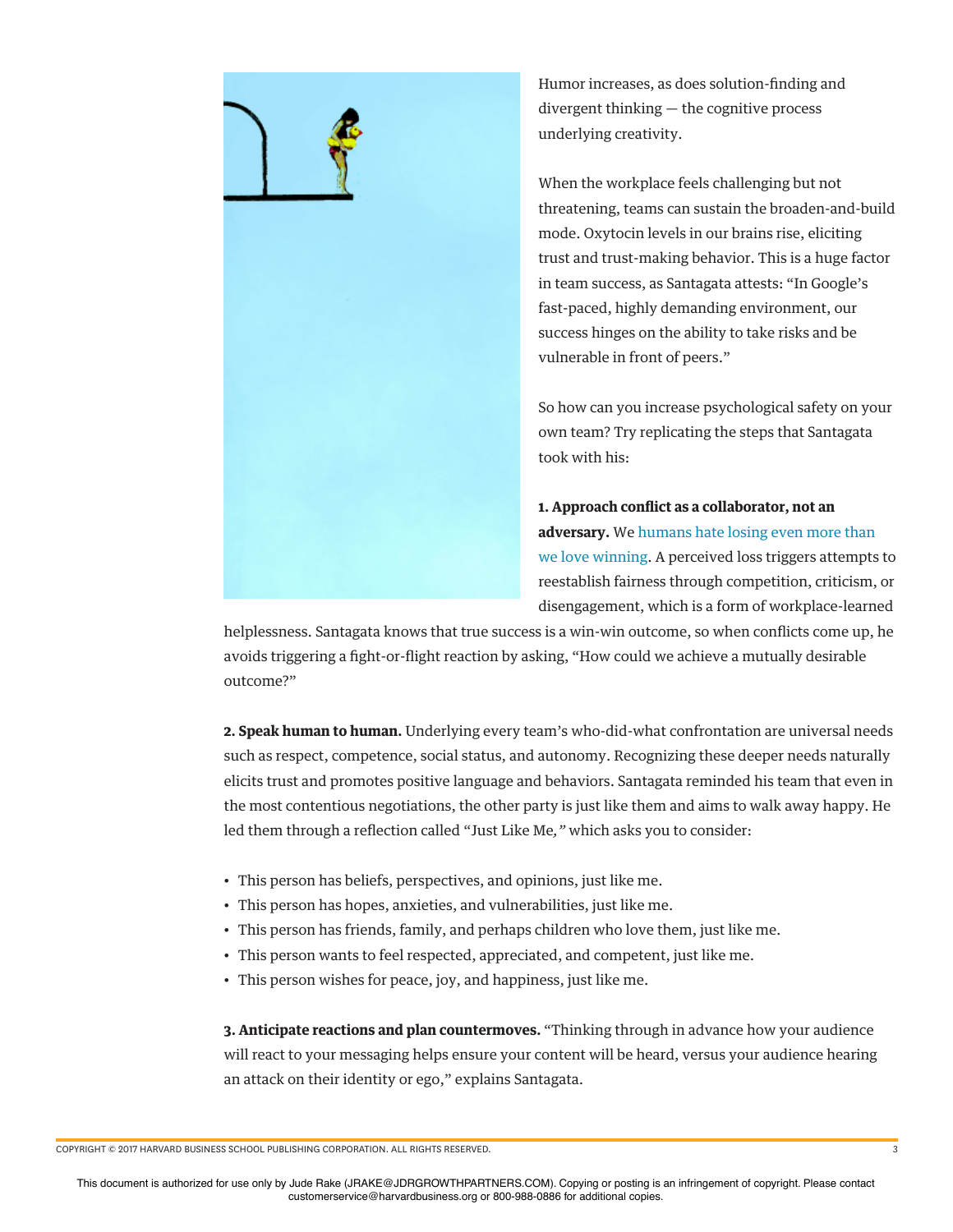Skillfully confront difficult conversations head-on by preparing for likely reactions. For example, you may need to gather concrete evidence to counter defensiveness when discussing hot-button issues. Santagata asks himself, "If I position my point in this manner, what are the possible objections, and how would I respond to those counterarguments?" He says, "Looking at the discussion from this third-party perspective exposes weaknesses in my positions and encourages me to rethink my argument."

## Specifcally, he asks:

- What are my main points?
- What are three ways my listeners are likely to respond?
- How will I respond to each of those scenarios?

**4. Replace blame with curiosity.** If team members sense that you're trying to blame them for something, you become their saber-toothed tiger. John Gottman's research at the University of Washington shows that blame and criticism reliably escalate confict, leading to defensiveness and — eventually — to disengagement. The alternative to blame is curiosity. If you believe you already know what the other person is thinking, then you're not ready to have a conversation. Instead, adopt a learning mindset, knowing you don't have all the facts. Here's how:

- State the problematic behavior or outcome as an observation, and use factual, neutral language. For example, "In the past two months there's been a noticeable drop in your participation during meetings and progress appears to be slowing on your project."
- Engage them in an exploration. For example, "I imagine there are multiple factors at play. Perhaps we could uncover what they are together?"
- Ask for solutions. The people who are responsible for creating a problem often hold the keys to solving it. That's why a positive outcome typically depends on their input and buy-in. Ask directly, "What do you think needs to happen here?" Or, "What would be your ideal scenario?" Another question leading to solutions is: "How could I support you?"

**5. Ask for feedback on delivery.** Asking for feedback on how you delivered your message disarms your opponent, illuminates blind spots in communication skills, and models fallibility, which increases trust in leaders. Santagata closes difficult conversations with these questions:

- What worked and what didn't work in my delivery?
- How did it feel to hear this message?
- How could I have presented it more effectively?

For example, Santagata asked about his delivery after giving his senior manager tough feedback. His manager replied, "This could have felt like a punch in the stomach, but you presented reasonable evidence and that made me want to hear more. You were also eager to discuss the challenges I had, which led to solutions."

COPYRIGHT © 2017 HARVARD BUSINESS SCHOOL PUBLISHING CORPORATION. ALL RIGHTS RESERVED. 4